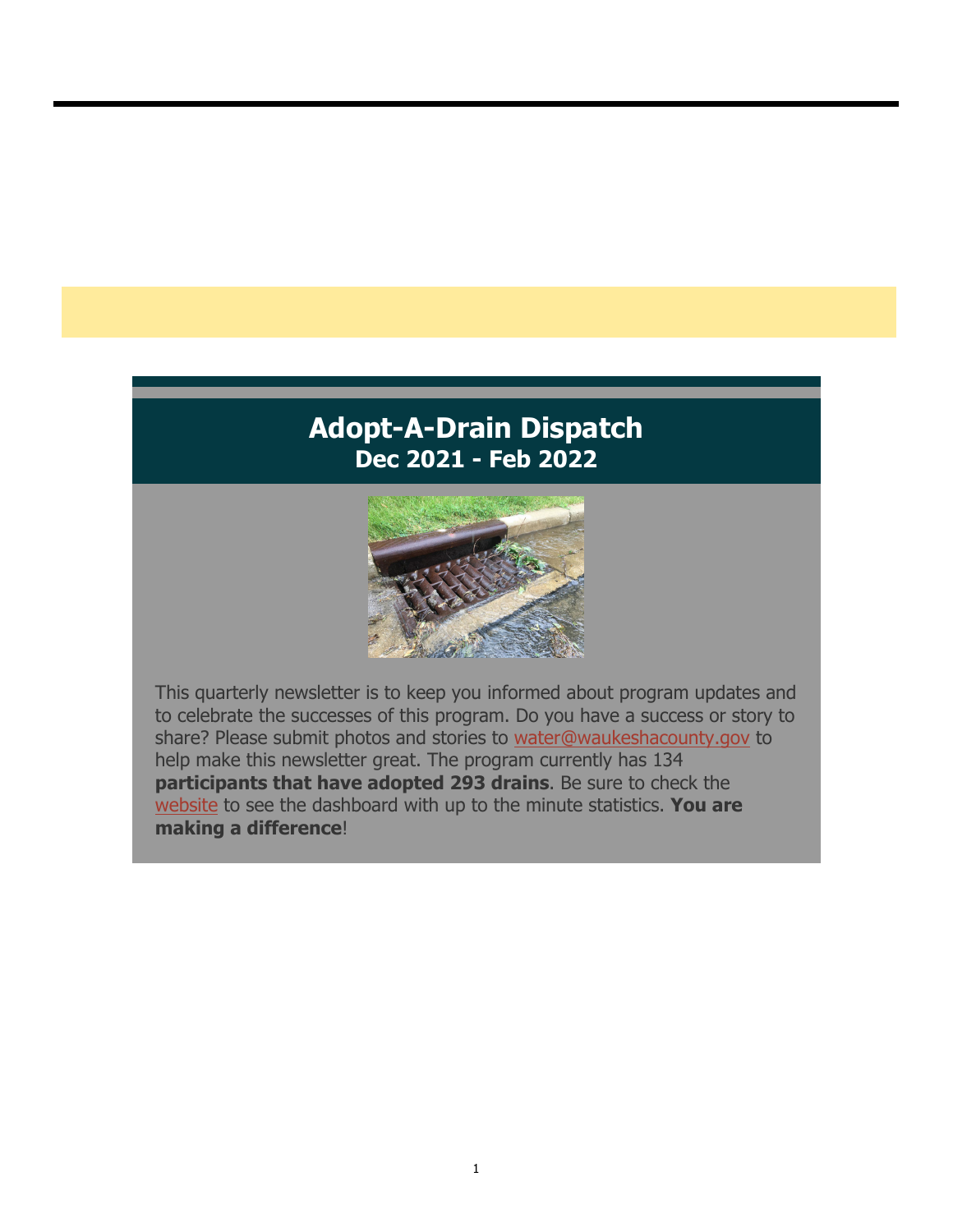

#### **Volunteer Spotlight:**

**This newsletter we are taking a moment to say thank you to all of our volunteers! Well done! May you find time this winter to rest up and rejuvenate.....and be ready to clean those storm drain again when the snow is gone.**

**If you would like to share your enthusiam for this project, send a photo and caption to be in the spotlight in a future edition to** email.

### **Helpful Hints**

- 1. Be on the lookout for leaves! The last leaves of the season will continue to blow around and find their way to your drain.
- 2.If you see piles of salt in the street, sweep it up. See the pollution article below for why.



- 3. Once the snow flies, you won't have much to do. If the drain gets frozen over and won't drain, please report it to water@waukeshacounty.gov
- 4.Don't forget to report your work with our simplified reporting process. When you click on the map, all you have to do is choose report and put in your e-mail address. It will automatically zoom you in to your drains. Select your drain and report!

#### **What's in a Name?**

**We love all of the clever names being bestowed upon our storm drains. Here we would like to introduce you to a few of our favorites.**

Our next call out goes to Terrence for "Drain Wisconsinbly". Can anyone else see this as a good t-shirt? Terrence's other fun names include "Brain Drain" and "Too Many Headbutts". Thank you Terrence!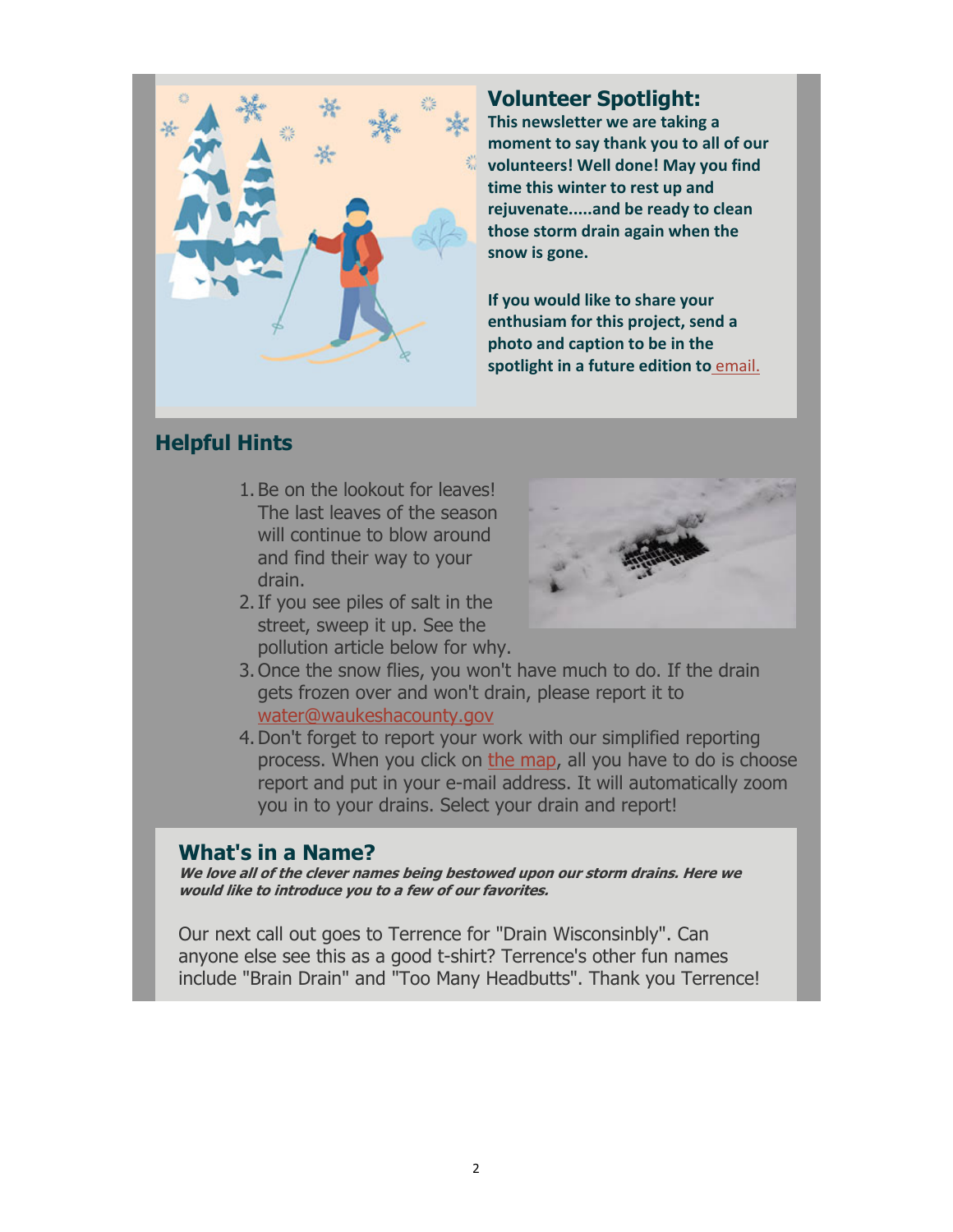



### **Pollution Highlight: Salt**

We all look forward to the plow truck coming through our neighborhood to clear the road and put down some salt. What we don't think about is what happens to the salt after it is placed on the roads.

As the salt melts the snow, it dissolves into melted snow and is carried off the road by the snowmelt. Some of this salty water will run off into our lakes and streams, and some of it will travel with the water through the soil and into our groundwater. Either way, the end result is the same. Our freshwater is becoming more and more salty.

While the roads crews are working diligently to reduce salt use, we see more and more salt being placed on parking lots and sidewalks. It only takes one teaspoon of salt to permanently pollute 5 gallons of water above the EPA threshold for chlorides. If you see excessive salt at a business, speak up and let them know you care about our water! At home, sweep up any salt left on the road after a storm. Your actions matter!

# **Cross Connections Corner**



For a comprehensive list of Environmental Education programs offered by Waukesha County, visit www.waukeshacounty.gov/EnvironmentalEd Our school guide and our public guides are both here...there's something for everyone!